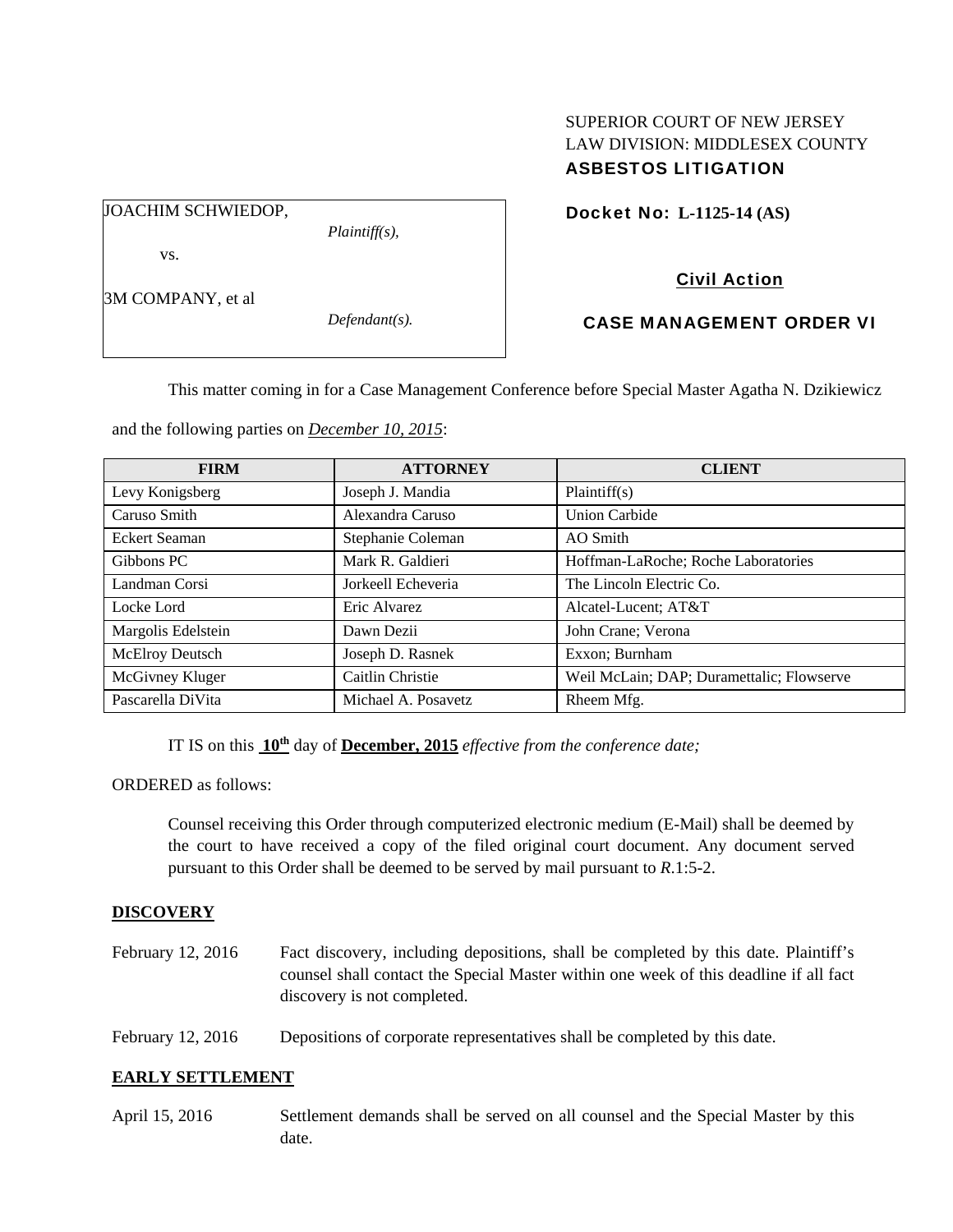### **SUMMARY JUDGMENT MOTION PRACTICE**

| February 19, 2016 | Plaintiff's counsel shall advise, in writing, of intent not to oppose motions by this date. |
|-------------------|---------------------------------------------------------------------------------------------|
| March 4, 2016     | Summary judgment motions shall be filed no later than this date.                            |
| April 1, 2016     | Last return date for summary judgment motions.                                              |

### **MEDICAL DEFENSE**

- March 14, 2016 Plaintiff shall serve medical expert reports by this date.
- May 2, 2016 Defendants shall identify its medical experts and serve medical expert reports, if any, by this date. **In addition, defendants shall notify plaintiff's counsel (as well as all counsel of record) of a joinder in an expert medical defense by this date.**

### **LIABILITY EXPERT REPORTS**

- March 14, 2016 Plaintiff shall identify its liability experts and serve liability expert reports or a certified expert statement by this date or waive any opportunity to rely on liability expert testimony.
- May 2, 2016 Defendants shall identify its liability experts and serve liability expert reports, if any, by this date or waive any opportunity to rely on liability expert testimony.

### **ECONOMIST EXPERT REPORTS**

- March 14, 2016 Plaintiff shall identify its expert economists and serve expert economist report(s), if any, by this date or waive any opportunity to rely on economic expert testimony.
- May 2, 2016 Defendants shall identify its expert economists and serve expert economist report(s), if any, by this date or waive any opportunity to rely on economic expert testimony.

### **EXPERT DEPOSITIONS**

May 31, 2016 Expert depositions shall be completed by this date. To the extent that plaintiff and defendant generic experts have been deposed before, the parties seeking that deposition in this case must file an application before the Special Master and demonstrate the necessity for that deposition. To the extent possible, documents requested in a deposition notice directed to an expert shall be produced three days in advance of the expert deposition. The expert shall not be required to produce documents that are readily accessible in the public domain.

#### **PRE-TRIAL AND TRIAL**

| May 4, 2016                   | The settlement conference previously scheduled on this date is <b>cancelled</b> .                                                                   |
|-------------------------------|-----------------------------------------------------------------------------------------------------------------------------------------------------|
| June 8, 2016 $\omega$ 10:00am | Settlement conference. All defense counsel shall appear with authority<br>to negotiate settlement and have a representative authorized to negotiate |

\_\_\_\_\_\_\_\_\_\_\_\_\_\_\_\_\_\_\_\_\_\_\_\_\_\_\_\_\_\_\_\_\_\_\_\_\_\_\_\_\_\_\_\_\_\_\_\_\_\_\_\_\_\_\_\_\_\_\_\_\_\_\_\_\_\_\_\_\_\_\_\_\_\_\_\_\_\_\_\_\_\_\_\_\_\_\_\_\_\_\_\_\_\_\_\_\_\_\_\_\_\_\_\_\_\_\_\_\_\_